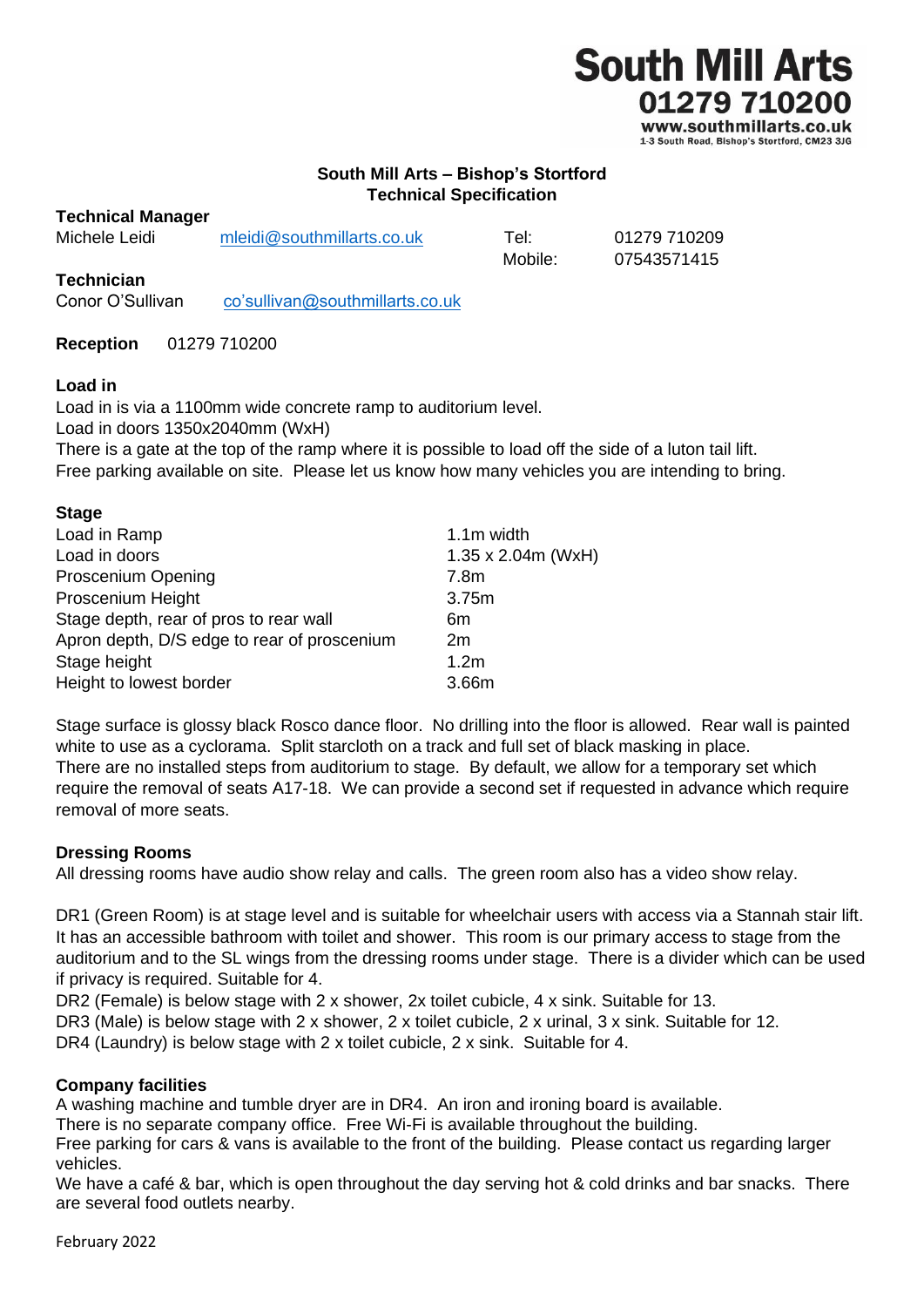# **South Mill Arts** 01279 710200

WWW.SOUthmillarts.co.uk<br>1-3 South Road, Bishop's Stortford, CM23 3JG

## **Rigging**

| BAR                   | FUNCTION            | MAX LOAD<br>(Kg) | <b>MAX OUT<br/>DEAD (m)</b> | BAR<br>LENGTH (m) | DEPTH<br>FROM<br>SETTING<br>LINE (m) | <b>NOTES</b>                                                       |  |  |  |
|-----------------------|---------------------|------------------|-----------------------------|-------------------|--------------------------------------|--------------------------------------------------------------------|--|--|--|
| <b>STAGE</b>          |                     |                  |                             |                   |                                      |                                                                    |  |  |  |
|                       | House               |                  |                             |                   |                                      | Blue house tabs operated from hand                                 |  |  |  |
| <b>Fixed track</b>    | tabs                | N/A              |                             |                   | $0.1 - 0.2$                          | winch DSL                                                          |  |  |  |
| Hemp Bar 1            |                     | 100              | 5.3                         | 7.8               | 0.3                                  | Only to be used for border for cinema<br>unless otherwise arranged |  |  |  |
| Cinema                |                     |                  |                             |                   |                                      | Brackets are located at either end of                              |  |  |  |
| screen                |                     | N/A              |                             |                   | $0.35 - 0.55$                        | the screen to support the house roller                             |  |  |  |
| Drill Winch 1         | LX <sub>1</sub>     | 200              | 5.1                         | 9.5               | 0.8                                  | 12 dimmer circuits, DMX and 13A hard<br>power, 30kg per metre      |  |  |  |
|                       | <b>Border</b>       |                  |                             |                   |                                      | D/S masking legs on single T60 track,                              |  |  |  |
| Drill Winch 2         | and legs            | 200              | 5.1                         | 9.5               | 1.5                                  | border tied to bar, clearance 3.9m                                 |  |  |  |
| Second                |                     |                  | 4.1                         |                   |                                      | <b>Permanent install</b>                                           |  |  |  |
| screen                |                     |                  |                             |                   | 1.55-1.75                            | 12 dimmer circuits, DMX and 13A hard                               |  |  |  |
| Drill Winch 3         | LX <sub>2</sub>     | 200              | 5.1                         | 9.5               | 2.1                                  | power, 30kg per metre                                              |  |  |  |
| Hemp Bar 2            |                     | 100              | 5.3                         | 9.5               | 2.6                                  |                                                                    |  |  |  |
|                       | <b>Border</b>       |                  |                             |                   |                                      | Full Split Blacks on single T60 track,                             |  |  |  |
| Drill Winch 4         | and legs            | 200              | 5.1                         | 9.5               | 2.8                                  | border tied to bar, clearance 3.66m                                |  |  |  |
| Hemp Bar 3            |                     | 100              | 5.3                         | 9.5               | 3                                    |                                                                    |  |  |  |
|                       |                     |                  |                             |                   |                                      | 12 dimmer circuits, DMX and 13A hard                               |  |  |  |
| Drill Winch 5         | $LX_3$              | 200              | 5.1                         | 9.5               | 3.5                                  | power, 30kg per metre                                              |  |  |  |
| Hemp Bar 4            |                     | 100              | 5.3                         | 8.3               | 3.9                                  |                                                                    |  |  |  |
| Fixed Bar 2           | U/S wing<br>masking | N/A              | 5.3                         | 9.5               | 4.2                                  | *Load must be subtracted from other<br>bars                        |  |  |  |
|                       |                     |                  |                             |                   |                                      | 10 dimmer circuits, DMX and 13A hard                               |  |  |  |
| Drill Winch 6         | $LX$ 4              | 200              | 5.1                         | 8                 | 4.5                                  | power, 30kg per metre                                              |  |  |  |
| Hemp Bar 5            |                     | 100              | 5.3                         | 9.5               | 5.2                                  |                                                                    |  |  |  |
|                       | Split Star          |                  |                             |                   |                                      | Split Black Star Cloth on overlap track,                           |  |  |  |
| <b>Unistrut</b>       | Cloth               | N/A              | N/A                         | 9.5               | $5.5 - 5.7$                          | <b>Pulley USL</b>                                                  |  |  |  |
| Hemp Bar 6            |                     | 100              | 5.3                         | 8.9               | 5.9                                  |                                                                    |  |  |  |
| <b>FRONT OF HOUSE</b> |                     |                  |                             |                   |                                      |                                                                    |  |  |  |
| Fixed bar             | FOH <sub>1</sub>    | 200              | 4.6                         | 14.3              | 3.9                                  | 40kg per metre                                                     |  |  |  |
| Fixed bar             | FOH <sub>2</sub>    | 200              | 4.3                         | 14.3              | 5.8                                  | 40kg per metre                                                     |  |  |  |
| Fixed bar             | FOH <sub>3</sub>    | 200              | 4.6                         | 14.3              | 13.1                                 | 40kg per metre                                                     |  |  |  |
|                       |                     |                  |                             |                   |                                      | Runs from FOH 2 to FOH 3, 6m from                                  |  |  |  |
| Fixed bar             | FOH 4               | 150              | 4.5                         | 7.3               | 5.8-13.1                             | centre, 40kg per metre                                             |  |  |  |
|                       |                     |                  |                             |                   |                                      | Runs from FOH 2 to FOH 3, 6m from                                  |  |  |  |
| Fixed bar             | FOH <sub>5</sub>    | 150              | 4.5                         | 7.3               | $5.8 - 13.1$                         | centre, 40kg per metre                                             |  |  |  |
| Vertical bar          | Perch SR            | 60               | $2.7 - 4.3$                 | 3.6               | 3.9                                  | Use boom arms to rig, 7m from centre                               |  |  |  |
| Vertical bar          | Perch SL            | 60               | $2.7 - 4.3$                 | 3.6               | 3.9                                  | Use boom arms to rig, 7m from centre                               |  |  |  |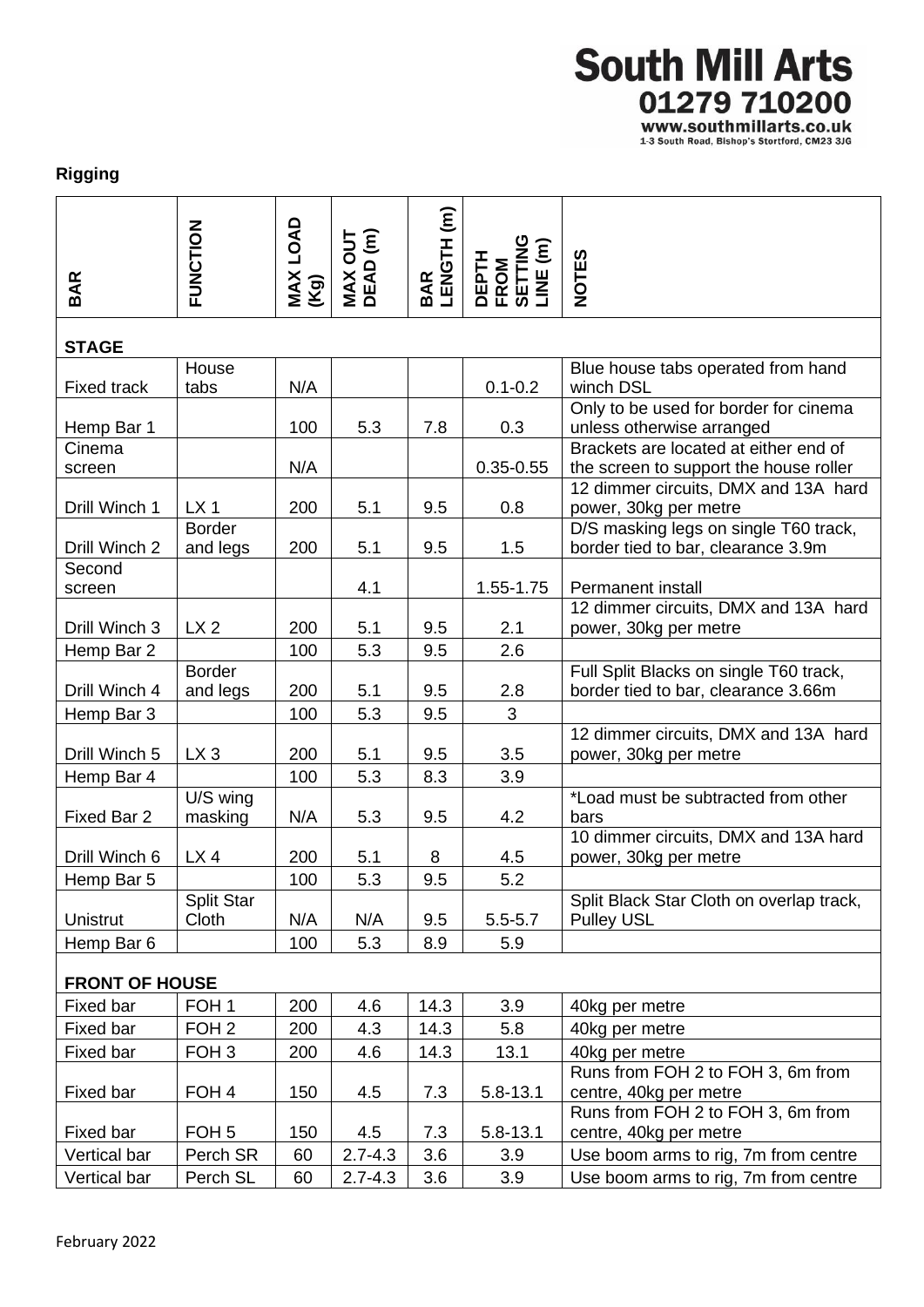

## **Lighting**

South Mill Arts uses a standard lighting rig, any changes from this are done within the hours of the hire unless a pre-rig has been arranged. The rig must also be returned to this setup during the hours of the hire. Please email the Technical Manager if you require a copy of the current rig.

A total of 110 dimmable circuits & 12 non-dim circuits switchable from the dimmer room. Control is via an Avolites Arena. 2 universes of DMX are patchable, one feed per lighting bar and each corner of the stage.

| Circuit No. | Location         |
|-------------|------------------|
| $1 - 12$    | FOH 1            |
| $13 - 24$   | FOH 2            |
| 25 – 28     | FOH 4            |
| $29 - 32$   | FOH <sub>5</sub> |
| $33 - 38$   | FOH 3            |
| $39 - 43$   | Perch SR         |
| 44 – 48     | Perch SL         |
| 49 – 60     | LX 1             |
| 61 – 72     | LX <sub>2</sub>  |
| $73 - 84$   | LX 3             |
| $85 - 94$   | LX 4             |
| $95 - 98$   | DSL              |
| 99 – 102    | DSR              |
| $103 - 106$ | USL              |
| $107 - 110$ | USR              |
|             |                  |

## **Lighting Equipment**

- 18 1.2kw Selecon Rama Fresnel
- 6 1.2kw Strand Cantata Fresnel
- 12 650w Selecon Acclaim Fresnel
- 18 750w ETC Source Four Par (various lenses)
- 12 1kw Par 64 long nose(CP62)
- 8 1kw Par 64 short nose floor can (CP62)
- 12 600w Selecon Acclaim Axial 18/34 (M size gobo)
- 4 600w Selecon Acclaim Axial 24/44 (M size gobo)
- 8 Chauvet R2 moving head wash
- 4 Chauvet R3 moving head spot
- 8 ETC Colorsource deep blue Par
- 2 ETC Colorsource Cyc
- 5 Pulsar Chromaflood 200
- 8 ChromaQ scrollers for Rama Fresnel or Source Four Par (house scroll colours provided on request) 1 40cm mirror ball and rotator + 2 pinspots
- 
- 1 Look Solutions Unique 2.1 Hazer
- 1 Look Solutions Viper NT Smoke Machine
- 8 Doughty tank traps with various lengths of scaffold tube Various boom arms available on request
- 2 ShowLED Chameleon RGB Starcloth on split curtain track 200mm from rear wall.
- 1 Robert Juliat Buxie MSR 575W followspot (Operator can be provided at an additional cost by prior arrangement)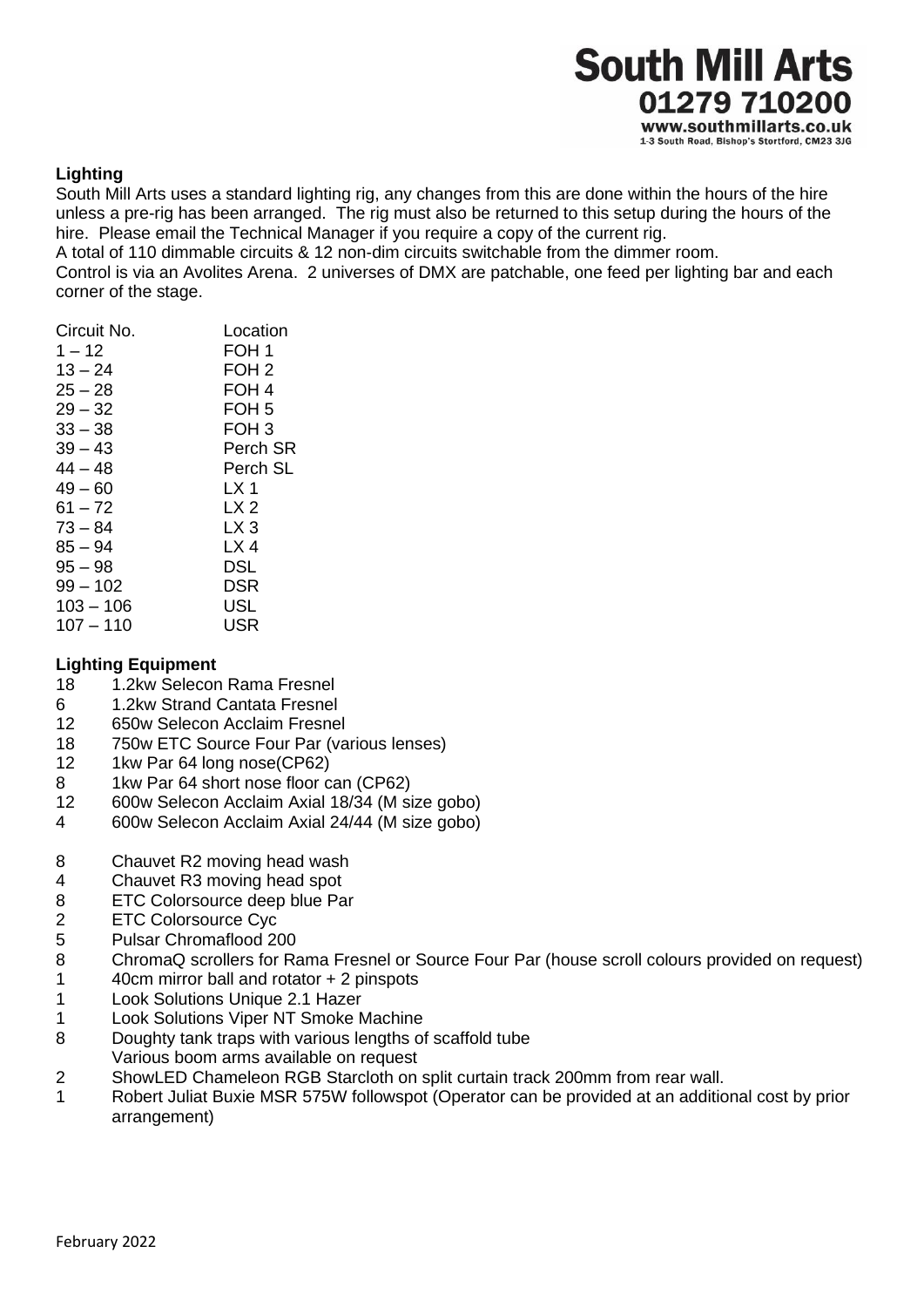

#### **Power**

There are 13A sockets in each corner of the stage. Touring supply located MSL

- 1 63A 3ph
- 3 63A 1ph
- 1 32A 1ph

## **Specials Effects**

Please contact the Technical Manager regarding the use of any pyrotechnics, special effects or confetti at the venue. The Venue will require a risk assessment and method statement submitted 14 days in advance and may require a demonstration on the day of the event.

## **Sound**

House Sound Mix Position is in the tech booth located centrally on the balcony, the house desk can be removed by prior arrangement.

FOH Touring Mix Position is located in the back 2 rows at the centre of the rake seating. Our default platform size is 2x1m (This requires the use of our stage risers). This is achieved by removing 10 seats. If a larger space is required, please advise at point of contract as it requires the removal of more seats. The multicore run is approx. 40m to SL wing.

## **Installed PA**

- 3 L-Acoustics Kiva per side
- 2 L-Acoustics SB18
- 3 L-Acoustics X8 per side for cinema surround

## **Monitors/additional speakers**

- 2 L-Acoustics X8 flown on LX 2
- 4 L-Acoustics X12 passive floor monitors
- 4 RCF 4Pro 480W active floor monitor
- 2 QSC K12 active loudspeaker/monitors

## **Booth Equipment**

Allen & Heath GLD80 Digital Sound Console (Including Dante I/O Card) Allen & Heath AR84 Expander (8 in x 4 out) Tascam pro CD player MacBook Pro (Running Qlab 4 sound and video license)

## **Patching**

Allen & Heath AR2412 Expander (24 in & 12 out) Located in the radio mic rack SR Allen & Heath AR84 Expander (8 in x 4 out) Portable There are 28 inputs and 20 returns available on stage patchable in the booth allowing an additional 12 inputs and 8 outputs to the GLD80

## **Microphones**

- 5 Shure SM58
- 1 Shure Beta 58A
- 4 Shure SM57
- 1 Shure Beta 57A
- 1 AKG D112
- 4 Sennheiser E604
- 2 Sennheiser E906
- 3 AKG C414
- 4 AKG C1000s

February 2022